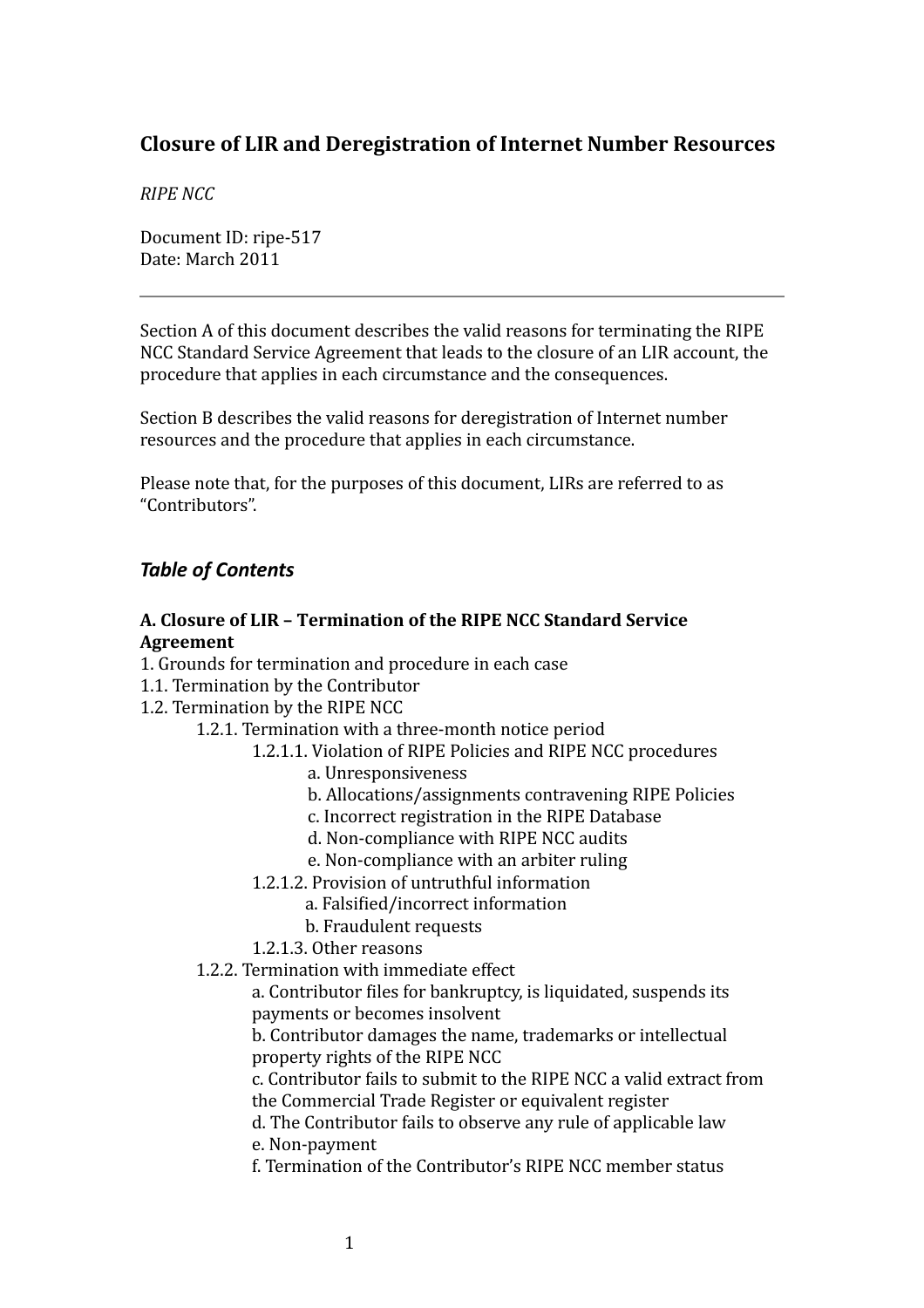2. [Consequences](#page-9-0)

- 2.1. End of [provision](#page-1-9) of RIPE NCC services
	- 2.1.1. General [services](#page-1-8)
	- 2.1.2. [Registration](#page-1-7) of distributed Internet number resources

<span id="page-1-9"></span><span id="page-1-8"></span><span id="page-1-7"></span><span id="page-1-6"></span>2.1.3. Request for [independent](#page-1-6) Internet number resources as a ["sponsoring](#page-1-6) LIR"

2.2. End of [Contributor's](#page-1-5) RIPE NCC member status

# **B. Deregistration of Internet number resources**

- 1. Reasons for [deregistration](#page-10-0) of Internet number resources
	- 1.1. Allocations and [Independent](#page-1-4) Internet number resources assigned for the [Contributor's](#page-1-4) own network or assigned through a "sponsoring LIR"
		- a. Termination of the SSA
		- b. Invalidity of original allocation/assignment criteria

<span id="page-1-5"></span><span id="page-1-4"></span>c. Incorrect registration of the allocation/assignment in the RIPE Database

d. Falsified/incorrect information

e. Fraudulent request

f. Non‐compliance with a RIPE NCC audit

g. Court order

h. Independent Internet number resources assigned through a "sponsoring LIR" without a valid contractual relationship

1.2. [Independent](#page-1-3) Internet number resources assigned directly by the RIPE NCC for Direct [Assignment](#page-1-3) Agreement

- <span id="page-1-3"></span>a. Termination of the RIPE NCC End User Assignment Agreement
- b. Unresponsive Direct Assignment User
- c. Invalidity of original criteria
- d. Incorrect registration of the assignment in the RIPE Database

e. Falsified/incorrect information

f. Fraudulent request

g. Non‐compliance with a RIPE NCC audit

- <span id="page-1-2"></span><span id="page-1-1"></span><span id="page-1-0"></span>h. Court order
- 2. Procedures for [deregistration](#page-15-0) of different types of Internet number resources

2.1. Allocations and [Independent](#page-1-2) Internet number resources for [Contributor's](#page-1-2) own network

2.2. [Independent](#page-1-1) Internet number resources assigned through a ["sponsoring](#page-1-1) LIR"

2.3. [Independent](#page-1-0) Internet number resources directly assigned by the RIPE NCC to Direct [Assignment](#page-1-0) Users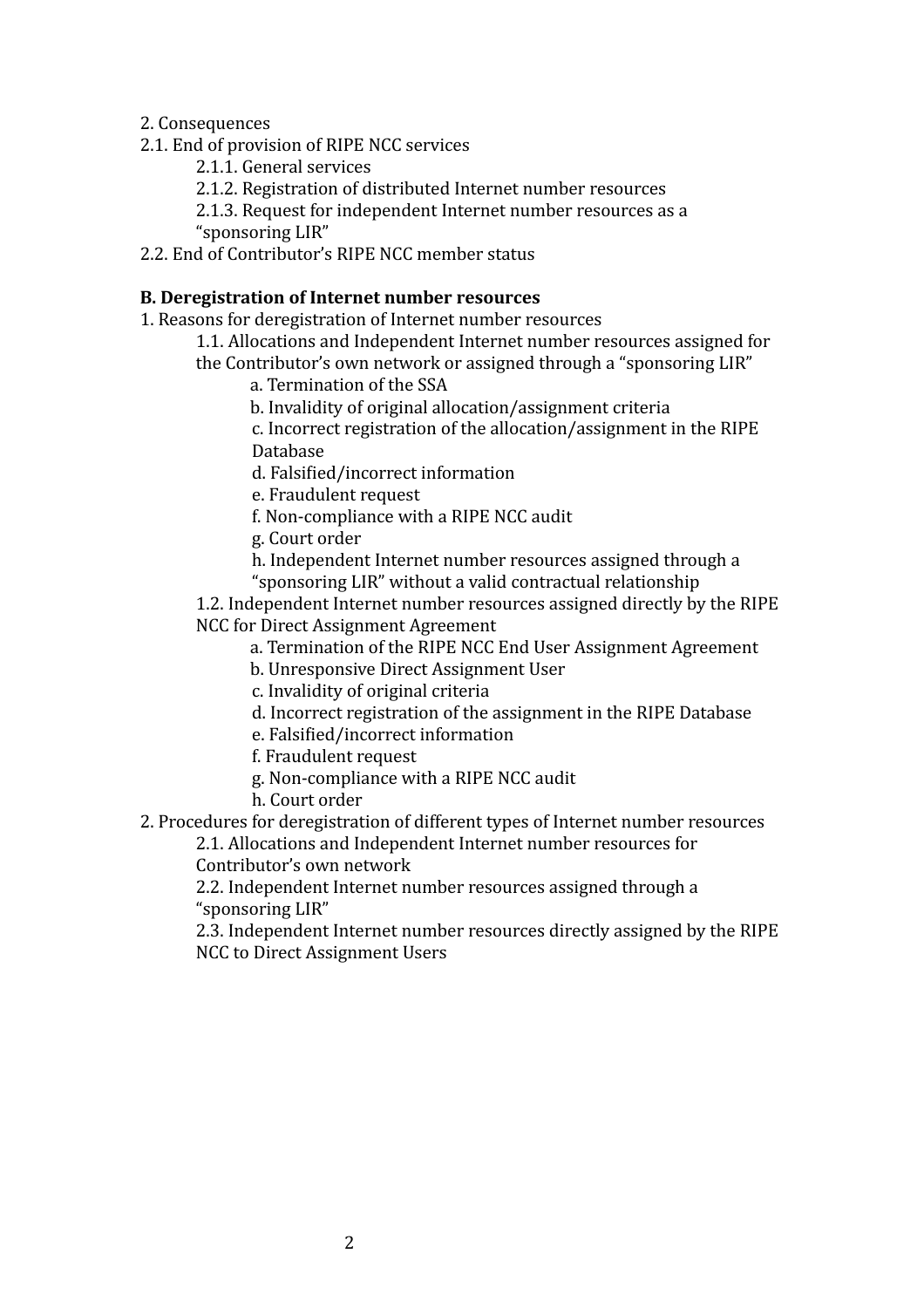# **A. Closure of LIR ‐ Termina>on of the RIPE NCC Standard Service Agreement**

An organisation or an individual person can receive services from the RIPE NCC if they:

- Agree and sign the RIPE NCC Standard Service Agreement (SSA); and
- Conform to the RIPE NCC Standard Terms and Conditions (STCs); and
- Conform to RIPE Policies.

An organisation or an individual person signing the SSA is called a "Contributor". The RIPE NCC SSA is entered into for an indefinite period of time, unless terminated by either party.

# **1. Grounds for termination and procedure in each case**

*The SSA can be terminated by the Contributor (see section 1.1) or by the RIPE NCC. The termination by the RIPE NCC can either be with a notice period of three months* (*see section 1.2.1.*) *or for specific reasons with a shorter notice period and immediate effect (see section 1.2.2.).*

# <span id="page-2-0"></span>*1.1. Termination by the Contributor*

According to Article 8.1 of the STCs, the Contributor can terminate the SSA with a notice period of three months. Possible reasons why Contributors might want to terminate their SSA include:

- The Contributor decides to close or to change their business
- The Contributor decides to merge with another Contributor and therefore they do not need to be Contributors themselves
- The Contributor decides to assign Internet number resources from another Contributor

### **Procedure**

The notice will formally request the termination of the SSA.

It must be:

- Dated and signed by an authorised representative of the Contributor. A registered contact cannot give notice unless the registered contact is an authorised representative.
- Sent to the RIPE NCC by email to  $\leq n \leq \sqrt{\frac{m}{n}}$  or by postal mail to: RIPE NCC, Singel 258, 1016 AB Amsterdam, The Netherlands.

The RIPE NCC will send an acknowledgement of the receipt of the notice. Upon receipt of such notice, the progress of any open requests for RIPE NCC services is terminated.

The termination of the SSA will take place three months after the receipt of the notice by the RIPE NCC.

### **Billing issues**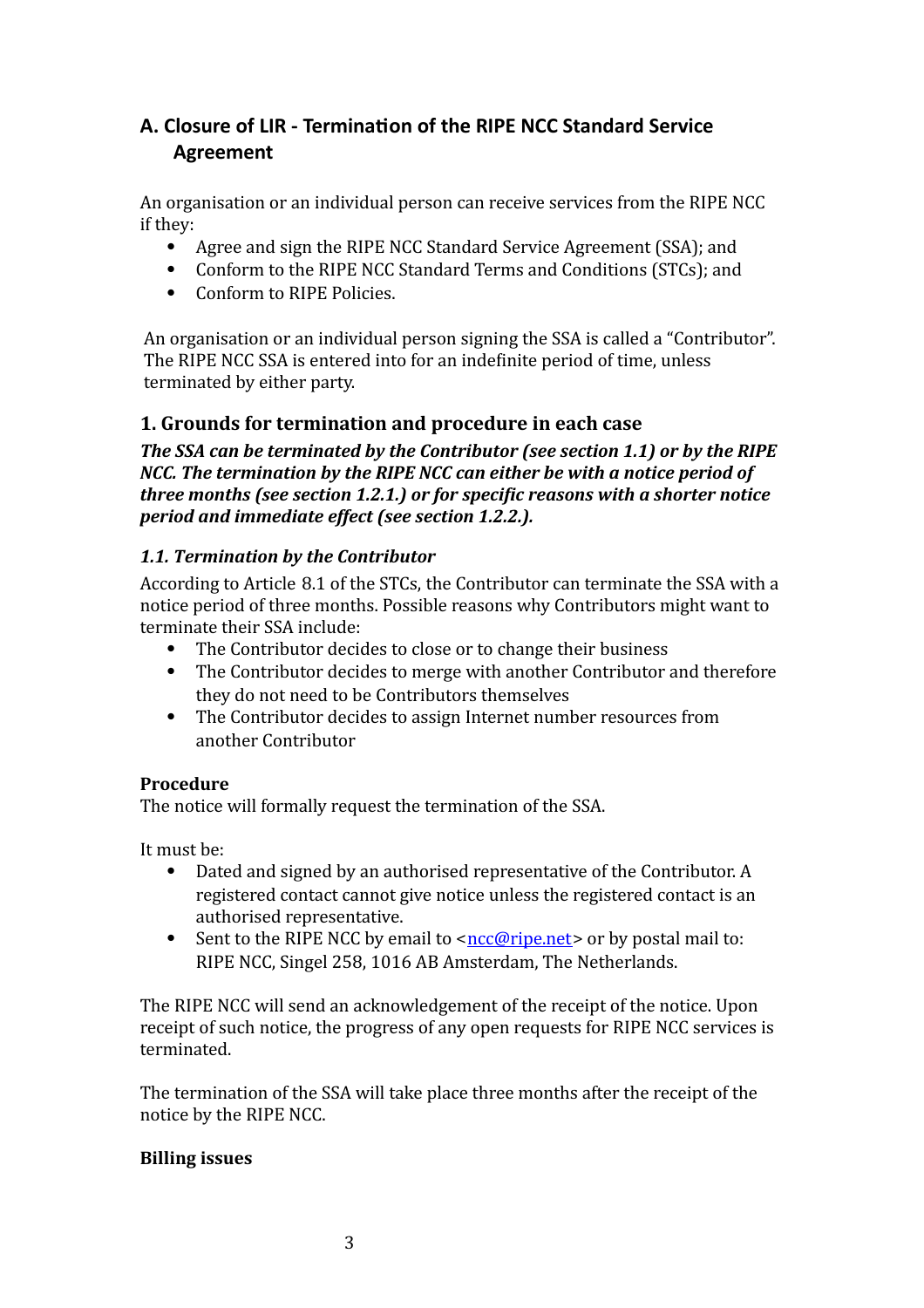If the termination takes place in the course of a financial year, the annual contribution shall nevertheless remain due in full by the Contributor (see also paragraph 6.6 of the RIPE NCC Articles of [Association](https://www.ripe.net/ripe/docs/articles-association%20) (AoA) and the [RIPE](http://www.ripe.net/lir-services/billing/procedure%20) NCC Billing [Procedure\)](http://www.ripe.net/lir-services/billing/procedure%20).

# *1.2. Termination by the RIPE NCC*

### **1.2.1. Termination** with a three-month notice period

According to Article 8.1 of the STCs, the RIPE NCC can terminate the SSA with a notice period of three months. Grounds for such termination may be the following:

# **1.2.1.1 Violation of RIPE Policies and RIPE NCC procedures**

The Contributor must comply with RIPE Policies and RIPE NCC procedures (see Articles 3.4 and 9 of the STCs). The RIPE NCC will terminate the SSA if the Contributor commits any of the following violations of RIPE Policies or RIPE NCC procedures:

### **a. Unresponsiveness**

The Contributor is unresponsive for a significant period of time. Contributors are considered to be unresponsive if they do not react to a speciiic email/request made by the RIPE NCC relating to an incorrect/ambiguous registration of Internet number resources , regardless of whether they are at the same time responsive to a different email/request from the RIPE NCC or they continue paying the RIPE NCC fees.

### **b. Allocations/assignments contravening RIPE policies**

Allocations or transfers of allocations and assignments are not made and used in accordance with the RIPE community's policies.

### **c. Incorrect registration in the RIPE Database**

Registration data is repeatedly maintained incorrectly (allocations and assignments must be properly registered in the RIPE Database).

Proper registration must be as follows:

- The **inetnum** and the **inet6num** object(s) for approved assignments must use the netname(s) approved by the RIPE NCC and not be larger than the size approved by the RIPE NCC
- The date in the first "changed:" attribute must not be earlier than the date of approval from the RIPE NCC
- The data must be valid and must allow the RIPE NCC to contact the natural person referenced directly in the **inetnum** or **inet6num** object(s) or via the maintainers of the **inetnum** or **inet6num** object(s) within a reasonable time without having to get information from another source

### **d. Noncompliance with RIPE NCC audits**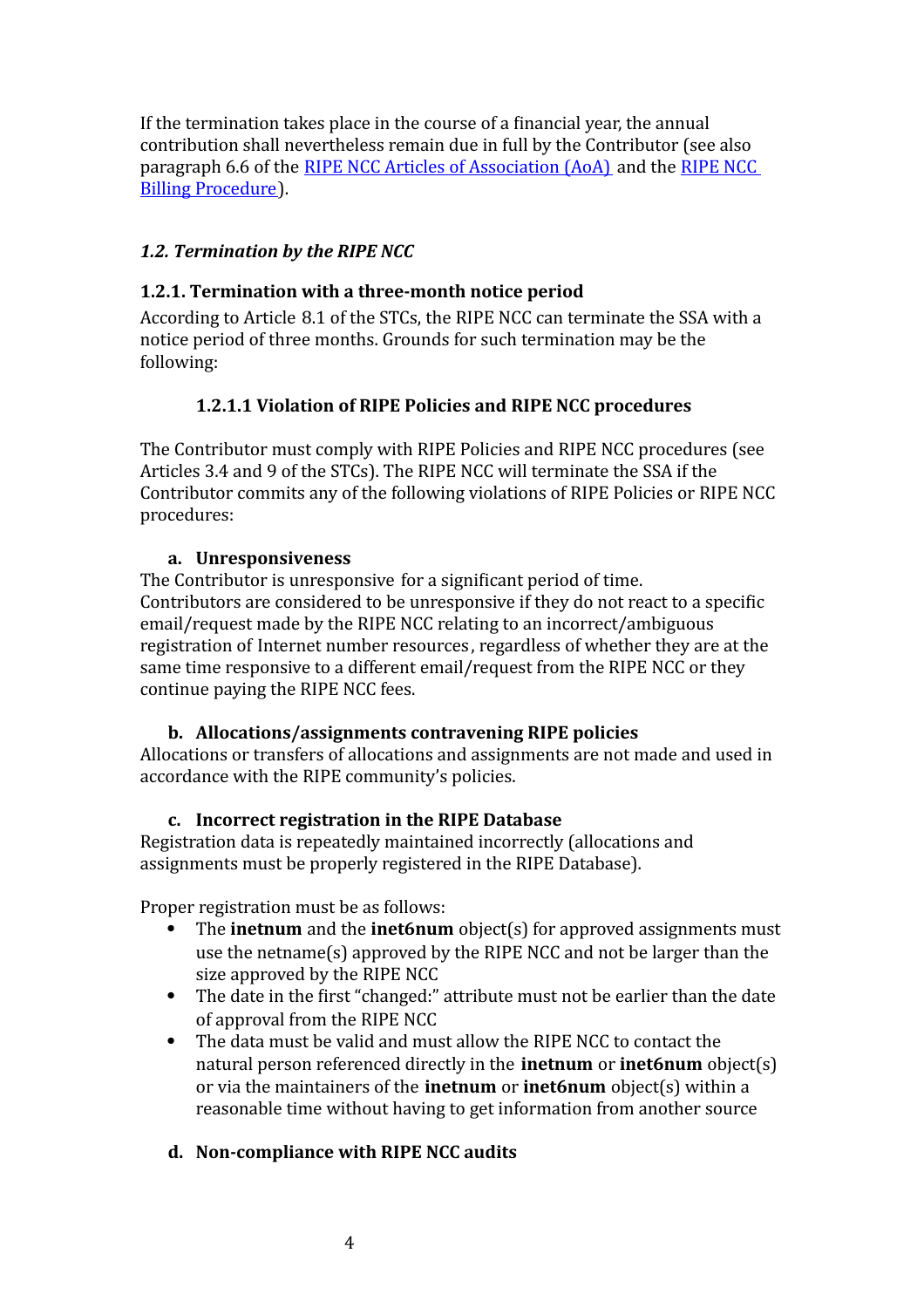Non‐compliance with RIPE NCC audits includes repeated unresponsiveness to or failure to cooperate with the RIPE NCC auditors' requests regarding registrations of Internet number resources for the Contributor's own network. For more information about the audit procedure, please see RIPE NCC audit [activity.](http://www.ripe.net/ripe/docs/audit)

### **e. Noncompliance with an arbiter ruling**

For more information, please see RIPE NCC Conflict [Arbitration](http://www.ripe.net/ripe/docs/arbitration) Procedure.

# **Procedure**

If the RIPE NCC becomes aware of any of the aforementioned reasons for terminating the SSA, the RIPE NCC will:

- Send an email to the registered contact(s) indicating:
	- o the violation
	- o the Contributor's obligation to stop/repair the violation
	- o the termination of the SSA in three (3) months if the violation continues
- Terminate the progress of any open requests for RIPE NCC services

If the Contributor does not comply within 30 days of the date of the email, the RIPE NCC will send a reminder email to the registered contact(s) indicating:

- The violation
- The Contributor's obligation to stop/repair the violation
- The termination of the SSA in two (2) months if the violation continues

After 60 days from the date of the first email, if the Contributor still does not comply, the RIPE NCC will send a second reminder email and a reminder by postal mail to the registered email and email addresses indicating:

- The violation
- The Contributor's obligation to stop/repair the violation
- The termination of the SSA in one (1) month if the violation continues

After 90 days from the date of the iirst email, if the Contributor continues not to comply, the RIPE NCC Managing Director will send an official notification of termination of the SSA (i.e., closure of the Contributor's account) to all registered postal and email addresses of the Contributor.

### **1.2.1.2 Provision of untruthful information**

The RIPE NCC concludes the SSA and provides services to Contributors in good faith. The Contributor is in breach of good faith in the following cases:

### **a.** Falsified/incorrect information

If the Contributor repeatedly provides falsiiied data or information, or purposefully and/or repeatedly provides incorrect data or information (for example, falsified registration documents or IDs, incorrect/inaccurate contact details, etc.)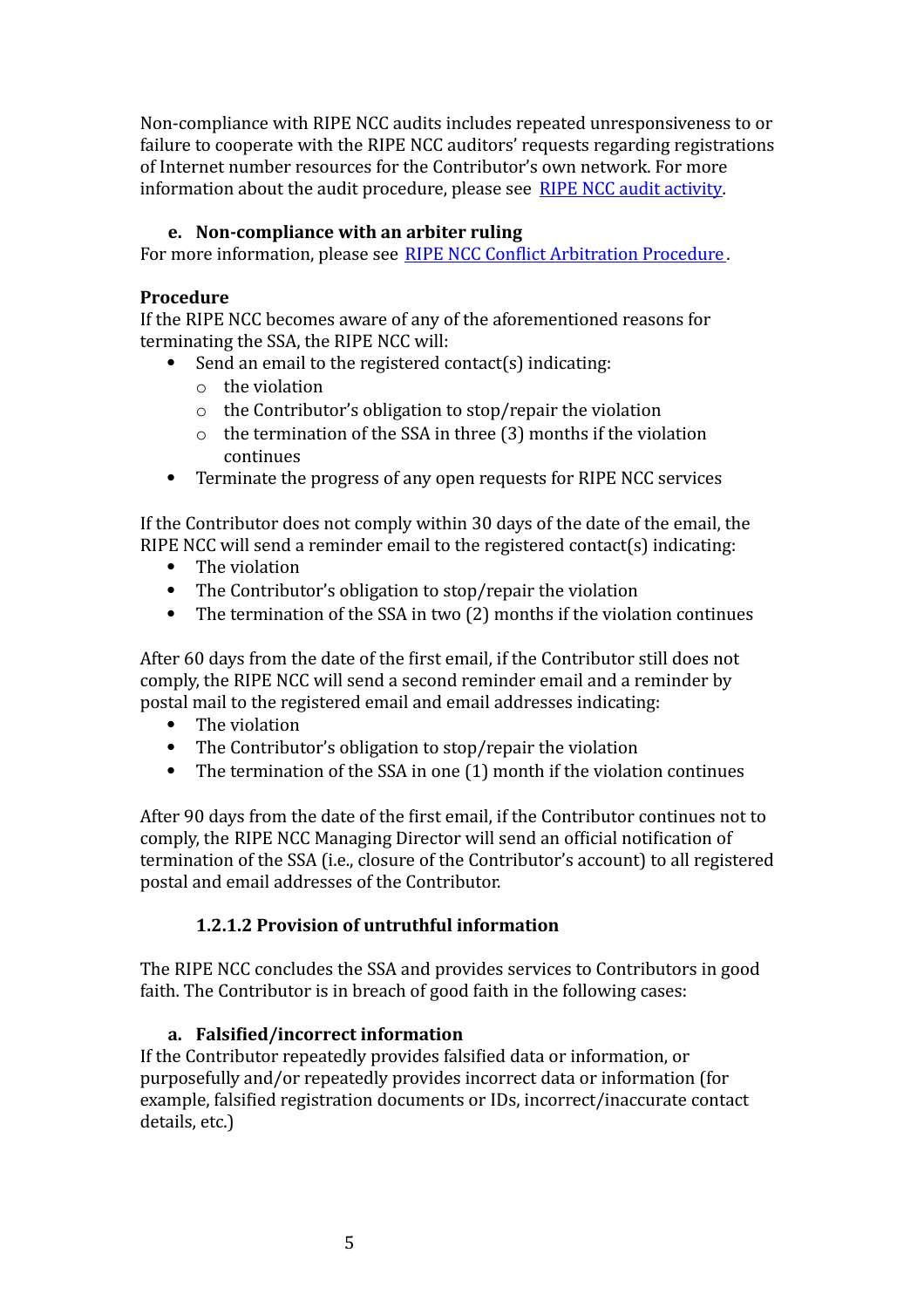### **b. Fraudulent requests**

If the Contributor submits repeatedly fraudulent requests for Internet number resources (for example, providing incorrect purpose/need or falsified information about the network, etc.)

#### **Procedure**

If the RIPE NCC becomes aware of any of the aforementioned reasons for terminating the SSA, the RIPE NCC will send an email to the registered contact(s) indicating:

- The Contributor's obligation to provide correct and true information
- The termination of the SSA if the Contributor does not comply with this obligation

If the Contributor continues to send falsiiied/incorrect information or fraudulent requests, the RIPE NCC will send a reminder email to the registered contact(s) indicating:

- The Contributor's obligation to provide correct and true information
- The termination of the SSA the next time the Contributor sends falsified/incorrect information or fraudulent requests

If the Contributor continues to send falsiiied/incorrect information or fraudulent requests, the RIPE NCC Managing Director will send an official notification of termination of the SSA (i.e., closure of the Contributor's account) to all registered postal and email addresses of the Contributor.

# **1.2.1.3 Other reasons**

Termination for any other reason by the RIPE NCC is only executed when the Contributor consents to the termination, unless the termination is for reasons above and beyond control of the RIPE NCC.

For example, such termination has taken place in the past in the case of the emergence of AfriNIC, the RIR for the African region, when, with the consent of the African Contributors, the SSAs with the RIPE NCC were terminated and new contracts with AfriNIC were signed.

### **Procedure**

The notice will officially inform about the termination of the SSA, state the reasons for the termination and detail the planned arrangements regarding the Internet number resources that were distributed to the Contributor.

Unless otherwise required by the circumstances:

- The RIPE NCC will terminate the progress of any open requests for RIPE NCC services
- Section A.2. (Consequences of termination of the SSA) and section B (Deregistration of Internet number resources) of this document are applicable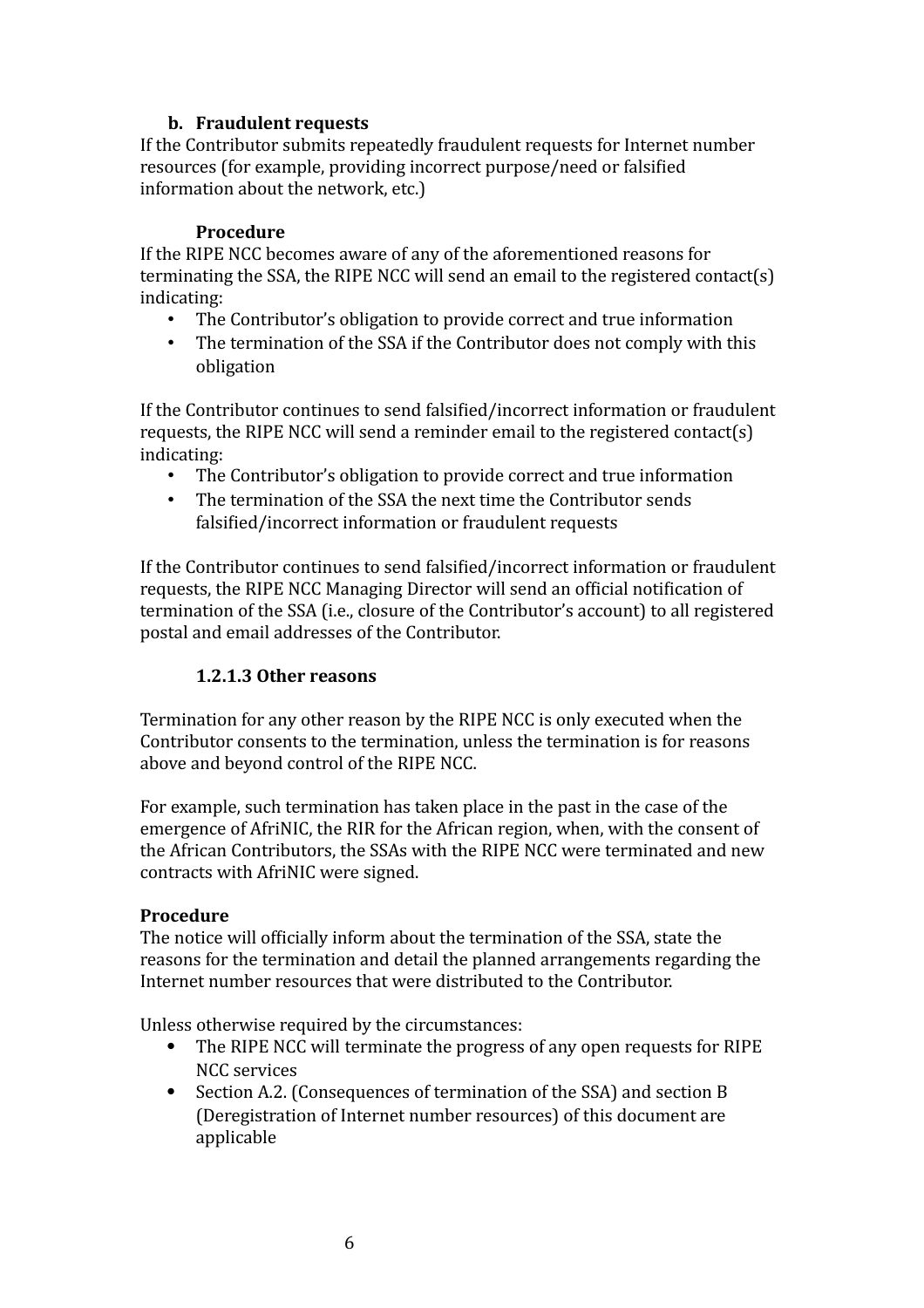The notice will be dated and signed by an authorised representative of the RIPE NCC.

Notice will be sent to the registered contact(s) of the Contributor by electronic and postal mail.

Upon receipt of such notice, the progress of any open requests for RIPE NCC services is terminated. The termination of the SSA will take place after three months from the date the RIPE NCC sends the notice, unless the Contributor requests a longer period and this is agreed upon.

# **Billing issues**

All outstanding amounts for the full year must be settled unless otherwise agreed.

# **1.2.2. Termination with immediate effect**

According to Article 8.2 of the STCs, the RIPE NCC is entitled to terminate the SSA with immediate effect in the following cases:

### **a. Contributor Xiles for bankruptcy, is liquidated, suspends its payments or becomes insolvent**

Upon receipt of the documents stating the bankruptcy, liquidation, suspension of payments or insolvency of the Contributor by the relevant authority or by public announcement of the fact, the RIPE NCC will terminate the SSA. If the relevant national authority decides that the Contributor's operations can continue, and provided that the Contributor fuliills the obligations coming from the SSA, the RIPE NCC will not terminate the SSA.

# **Procedure**

The RIPE NCC will:

- Send an email to the registered contact(s) and/or to the legal successor indicating:
	- o The reason for termination of the SSA
	- o The immediate termination of the SSA
- Terminate the progress of any open requests for RIPE NCC services

The RIPE NCC Managing Director will send an official notification of termination of the SSA (i.e., closure of the member) to all registered contacts of the Contributor or to the legal successor, both by electronic and registered postal mail.

# **b. Contributor damages the name, trademarks or intellectual property rights of the RIPE NCC**

Examples:

 The Contributor pretends to be, or to act on behalf of, the RIPE NCC through misuse of the RIPE NCC name or logo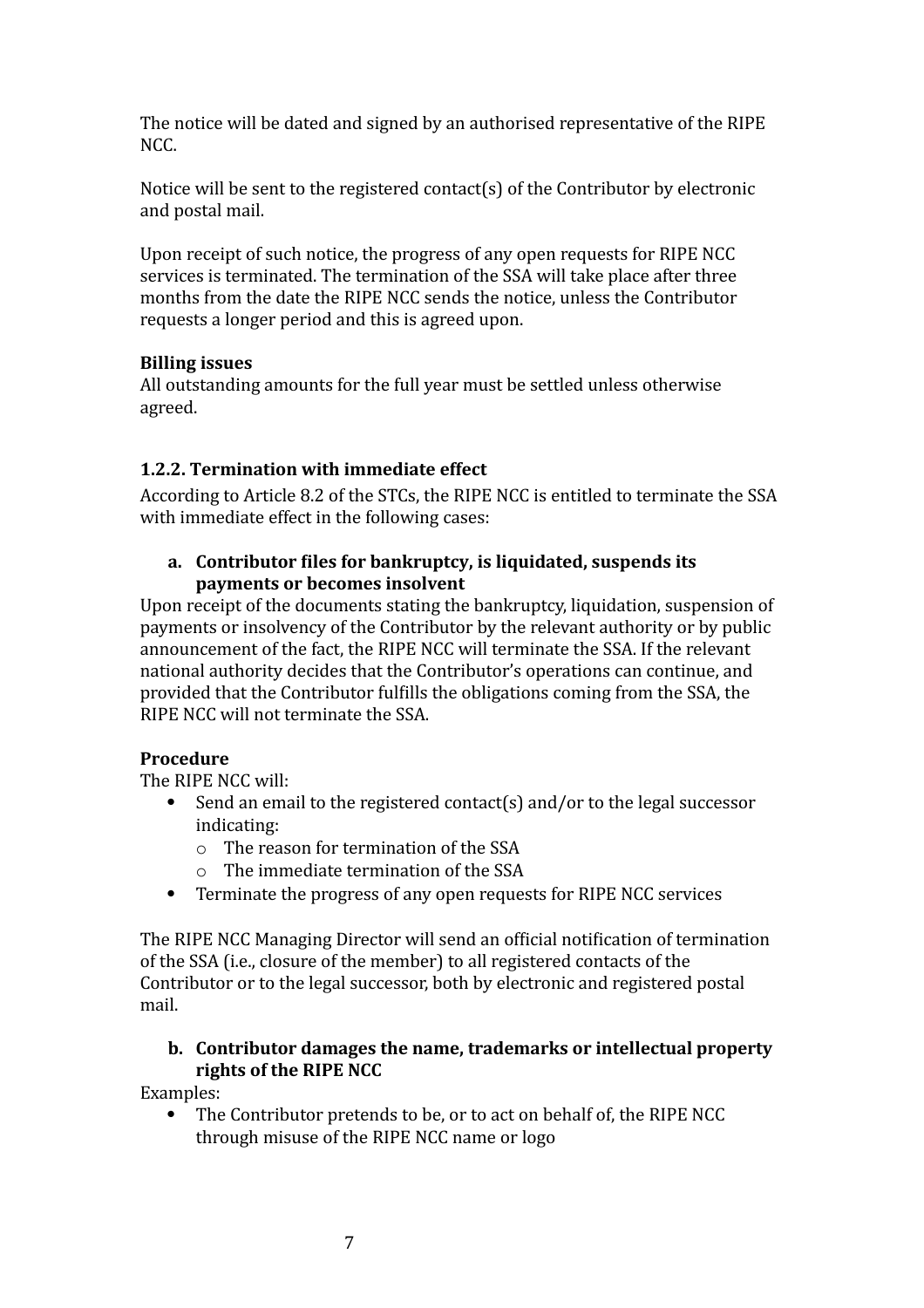The Contributor unreasonably makes allegations against the RIPE NCC in order to damage the RIPE NCC's reputation and operations, resulting in irreversible damage to the RIPE NCC

# **Procedure:**

The RIPE NCC will

- Send an email to the registered contact(s) indicating:
	- o the violation
	- o the Contributor's obligation to stop/repair the violation
	- o the termination of the SSA if the violation continues
- Terminate the progress of any open requests for RIPE NCC services

If the Contributor does not comply within 30 days of the date of the email, the RIPE NCC will send a reminder email to the registered contact(s) indicating the same as above.

After 60 days from the date of the first email, if the Contributor still does not comply, the RIPE NCC will:

- Send a second reminder email to the registered contact(s) indicating the same as above
- Not approve any Internet number resource requests

After 90 days from the date of the first email, if the Contributor continues not to comply, the RIPE NCC will:

- Send a third reminder email and a reminder by postal mail to the registered email and postal addresses indicating the same as above
- Stop providing any services to the Contributor

After 120 days from the date of the first email, if the Contributor still does not comply, the RIPE NCC Managing Director will send an official notification of termination of the SSA (i.e., closure of the Contributor's account) to all registered postal and email addresses of the Contributor.

# **c. Contributor fails to submit to the RIPE NCC a valid extract from the Commercial Trade Register or equivalent register**

When initially signing the SSA, the Contributor must submit to the RIPE NCC an extract from the Commercial Trade Register or equivalent document providing the registration of the Contributor's business with the national authorities (see Article 2.2 of the STCs).

If the Contributor is a natural person, the RIPE NCC requires submission of any identification papers (passport, driving license or other official document proving the identity of the individual).

If the Contributor is a legal person, identification papers are also required for the authorised person signing the SSA on behalf of the legal person.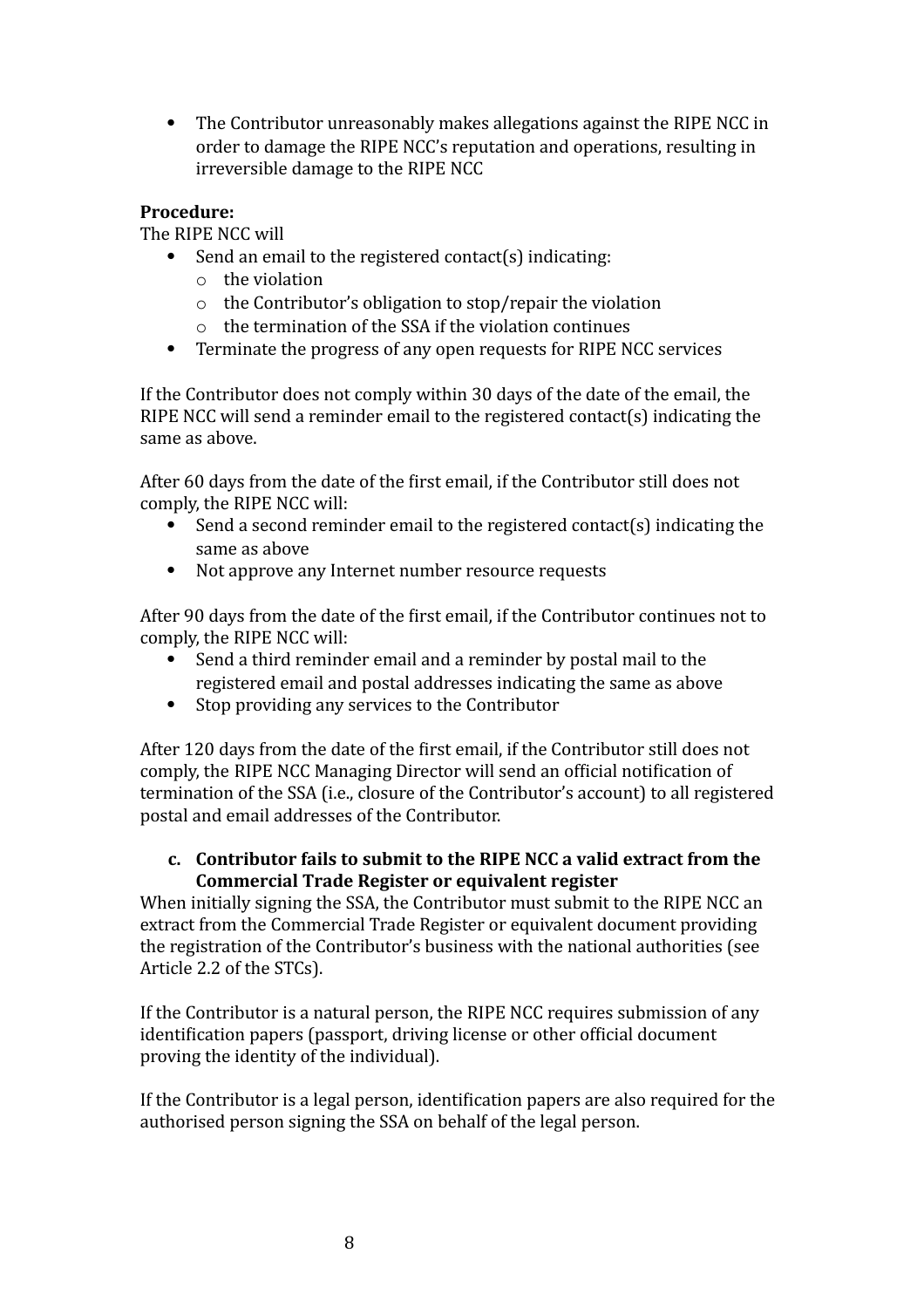If there is any change in the Contributor's business after signing the SSA (for example, the Contributor has merged with another company, has changed name, etc.) and, because of this change, the Contributor's registration with the relevant register has been changed, then the Contributor is obliged to submit the updated registration papers to the RIPE NCC.

If the Contributor does not submit the aforementioned documents within one month of them being requested by the RIPE NCC, the RIPE NCC will terminate the SSA.

# **Procedure**

The RIPE NCC will:

- Send an email to the registered contact(s) indicating:
	- o the Contributor's obligation to submit the relevant documents
	- o the termination of the SSA if the documents are not submitted
- Terminate the progress of any open requests for RIPE NCC services

If the Contributor does not comply within 15 days of the date of the email, the RIPE NCC will send a reminder email and a notification by postal mail to the registered email and postal addresses indicating the same as above.

After 30 days from the date of the first email, if the Contributor continues not to comply, the RIPE NCC Managing Director will send an official notification of termination of the SSA (i.e., closure of the Contributor's account) to all registered postal and email addresses of the Contributor.

### **d. The Contributor fails to observe any rule of applicable law**

The SSA is exclusively governed by the laws of the Netherlands because the RIPE NCC is an association under Dutch law. The RIPE NCC is allowed to terminate the SSA of a Contributor with immediate effect, provided it receives a Dutch court order to do so.

# **Procedure**

The RIPE NCC will:

- $\bullet$  Send an email to the registered contact(s) indicating:
	- o The reason for termination of the SSA
	- o The immediate termination of the SSA
- Terminate the progress of any open requests for RIPE NCC services

The RIPE NCC Managing Director will send an official notification of termination of the SSA (i.e., closure of the Contributor's account) to all registered postal and email addresses of the Contributor.

### **e.** Non-payment.

In case of non-payment, in accordance with the RIPE NCC Billing Procedure, the SSA is terminated after 120 days. For more information, please see the [RIPE](http://www.ripe.net/lir-services/billing/procedure) NCC Billing [Procedure.](http://www.ripe.net/lir-services/billing/procedure)

# **f. Termination of the Contributor's member status**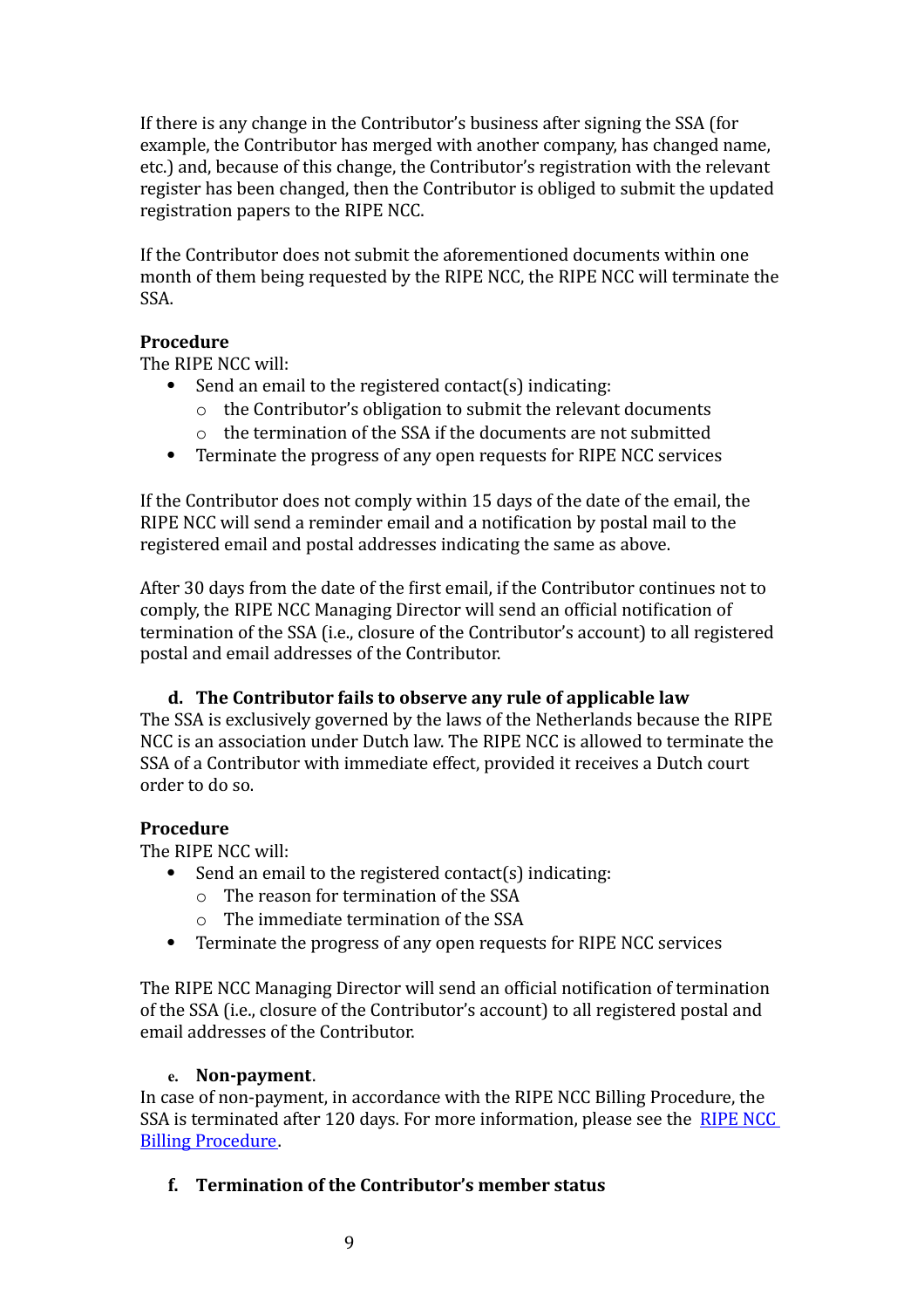By signing the SSA, Contributors become members of the RIPE NCC association. If Contributors cancel their member status with the RIPE NCC association, the SSA is automatically terminated.

Please note that if this cancellation takes place due to restrictions in the local law or due to speciiic restrictions in the structure of the organisation that prevent the Contributor from being a member, the SSA is not terminated (see also Article 6 of the AoA).

# **Procedure**

The RIPE NCC will:

- Send an email to the registered contact(s) indicating:
	- o The reason for termination of the SSA
	- o The immediate termination of the SSA
- Terminate the progress of any open requests for RIPE NCC services

The RIPE NCC Managing Director will send an official notification of termination of the SSA (i.e., closure of the Contributor's account) to all registered postal and email addresses of the Contributor.

# **2. Consequences**

Upon termination of the SSA, Contributors lose all rights to RIPE NCC services and their RIPE NCC member status.

# *2.1. End of provision of RIPE NCC services*

### <span id="page-9-0"></span>*2.1.1. General services*

The RIPE NCC will stop providing RIPE NCC services, including:

- Distribution of Internet number resources
- Authority to maintain Internet number resource records in the RIPE Database
- Access to the LIR Portal
- Use of the RIPE NCC Certification Service
- Participation in RIPE NCC Training Courses

### *2.1.2. Registration of distributed Internet number resources*

The RIPE NCC will deregister the relevant Internet number resource records. The procedure for deregistration is described in section B.2. The RIPE NCC will also revoke any certificates generated by the RIPE NCC Certification Service.

### *2.1.3. Request for independent Internet number resources as a "sponsoring LIR"*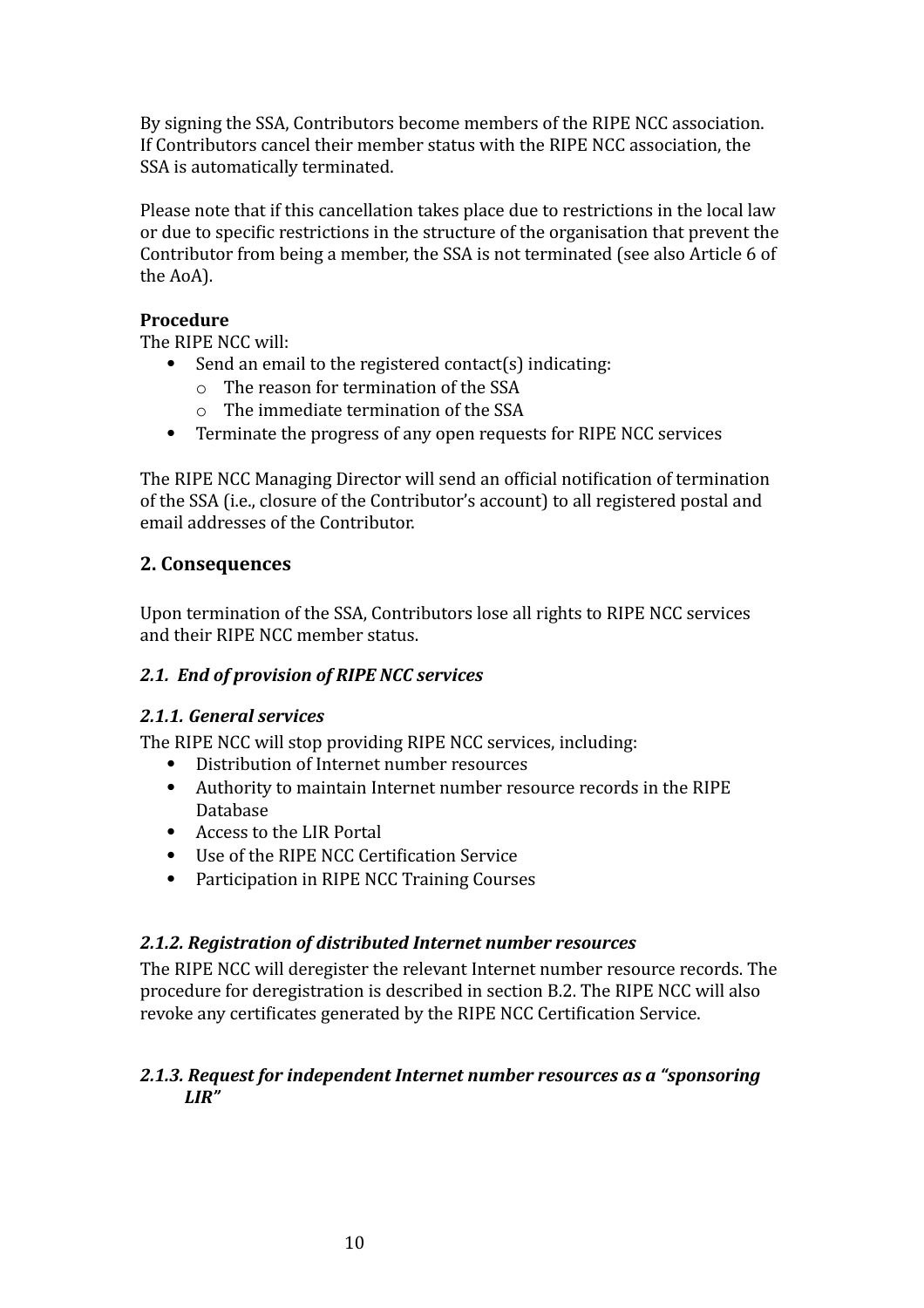Contributors lose their right to request independent Internet number resources as a "sponsoring LIR". For independent Internet number resources already assigned by them, see below at section B.2.2.

### *2.2. End of Contributor's RIPE NCC member status*

Contributors will also lose their RIPE NCC member status and all relevant rights, such as the right to attend and vote at RIPE NCC General Meetings.

### **B.** Deregistration of Internet Number Resources

- **1. Reasons for deregistration of Internet number resources**
- <span id="page-10-0"></span>*1.1 Allocations and Independent Internet number resources assigned for the Contributor's own network or assigned through a "sponsoring LIR"*
	- **a. Termination of the SSA**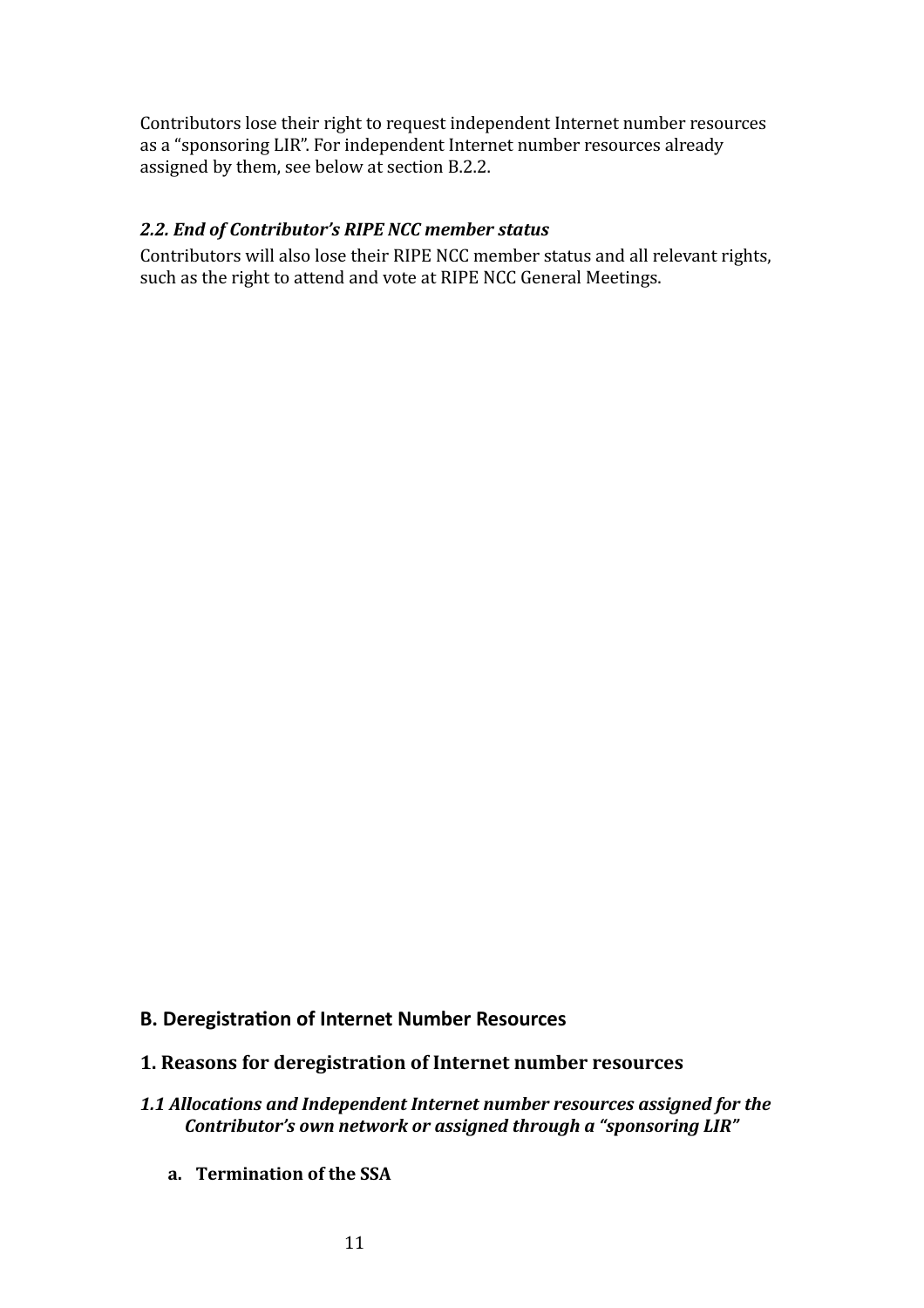For more information, see section A. For Independent Internet number resources through a "sponsoring LIR", see [Independent](http://www.ripe.net/ripe/docs/lir-end-user-contractual-changes%20) Internet Number Resources – Contractual [Relationship](http://www.ripe.net/ripe/docs/lir-end-user-contractual-changes%20) Changes between sponsoring LIR and End User .

### **b. Invalidity of original allocation/assignment criteria**

Internet number resources are allocated/assigned based on a specific need. When the original technical requirements or the business purpose for the use of the Internet number resources change, the allocation/assignment becomes invalid. If the RIPE NCC notices any change in the original technical criteria or the original business purposes for using the Internet number resources, the RIPE NCC is authorised to deregister the relevant Internet number resources.

# **c. Incorrect registration of the allocation/assignment in the RIPE Database**

If the allocation/assignment approved by the RIPE NCC is not properly registered in the RIPE Database, the RIPE NCC is authorised to deregister the relevant Internet number resources.

Proper registration must be as follows:

- The **inetnum** and the **inet6num** object(s) for approved assignments must use the netname(s) approved by the RIPE NCC and not be larger than the size approved by the RIPE NCC
- The date in the first "changed:" attribute must not be earlier than the date of approval from the RIPE NCC
- The data must be valid and must allow the RIPE NCC to contact the natural person mentioned directly in the **inetnum** or **inet6num** object(s) or via the maintainers of the **inetnum** or **inet6num** object(s) object within a reasonable time without having to get information from another source

# $d.$  **Falsified/incorrect information**

If a Contributor has provided falsified data or information, or purposefully provided incorrect data or information (for example, falsiiied registration documents or IDs, incorrect/inaccurate contact details, etc.) regarding an allocation or an Independent resource, the RIPE NCC will deregister the relevant records.

# **e. Fraudulent request**

If a Contributor has submitted a fraudulent request for an allocation or an Independent resource (for example, by providing incorrect purpose/need or falsified information about the network, etc.), the RIPE NCC will deregister the relevant records.

# **f. Noncompliance with a RIPE NCC audit**

If a Contributor does not comply with a RIPE NCC audit regarding the registration of an Independent resource that the Contributor is responsible for as "sponsoring LIR", the RIPE NCC will deregister the relevant records. Non‐ compliance includes, but is not limited to, unresponsiveness to or failure to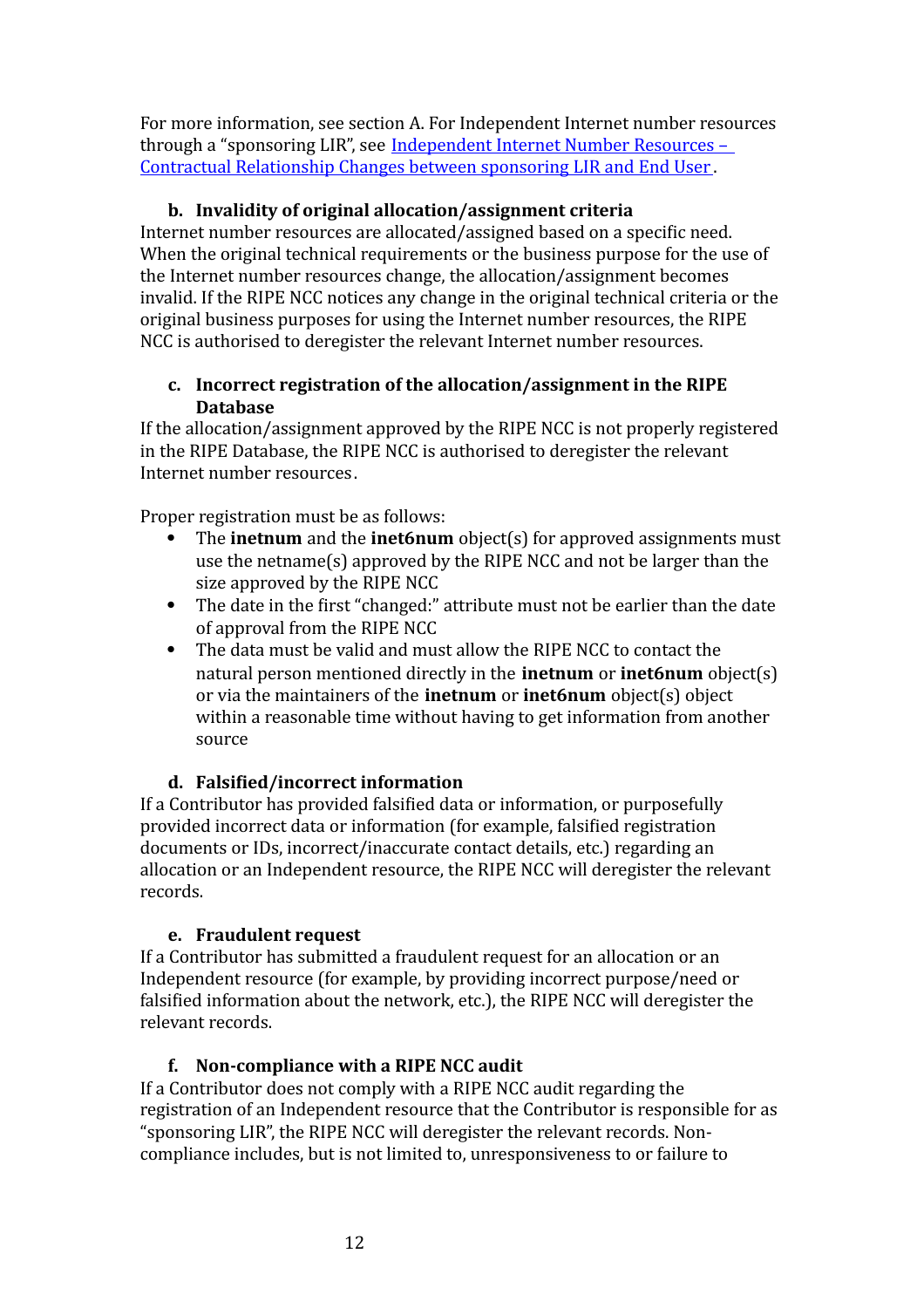cooperate with the RIPE NCC auditors' requests. For more information about the audit procedure, please see RIPE NCC Audit [Activity.](http://www.ripe.net/ripe/docs/audit)

# **g. Court order**

The RIPE NCC is an association under Dutch law. In the event a Dutch court orders deregistration of specific Internet number resources, the RIPE NCC must and will comply.

#### **h. Independent Internet number resources assigned through a "sponsoring LIR" without an valid contractual relationship**

See [Independent](http://www.ripe.net/ripe/docs/lir-end-user-contractual-changes) Internet Number Resources – Contractual Relationship Changes between [sponsoring](http://www.ripe.net/ripe/docs/lir-end-user-contractual-changes) LIR and End User.

# *1.2 Independent Internet number resources directly assigned by the RIPE NCC for Direct Assignment Users*

# **a. Termination of the RIPE NCC End User Assignment Agreement**

The RIPE NCC End User Assignment Agreement can terminate according to Article 7 of that agreement. Sections A.1 and A.2.2 above, referring to the SSA and the Contributors, can apply accordingly for the RIPE NCC End User Assignment Agreement and the Direct Assignment Users.

### **b. Unresponsive Direct Assignment User**

Direct Assignment Users are considered to be unresponsive if they do not react to a specific email/request made by the RIPE NCC relating to an incorrect/ambiguous registration of Internet number resources, regardless of whether they are at the same time responsive to a different email/request from the RIPE NCC or they continue paying the RIPE NCC fees (see also the RIPE Policy Contractual [Requirements](http://www.ripe.net/ripe/docs/contract-req) for Provider Independent Resource Holders in the RIPE NCC [Service](http://www.ripe.net/ripe/docs/contract-req) Region).

### **c. Invalidity of original criteria**

If the Direct Assignment User does not inform the RIPE NCC of any change in the original technical criteria or the original business purposes for using the resources when the change takes place, the RIPE NCC is authorised to deregister the relevant Internet number resources.

# **d. Incorrect registration of the assignment in the RIPE Database**

If the Direct Assignment User does not properly register in the RIPE Database the assignment approved by the RIPE NCC, the RIPE NCC is authorised to deregister the relevant Internet number resources .

Proper registration must be as follows:

- The **inetnum** and the **inet6num** object(s) for approved assignments must use the netname(s) approved by the RIPE NCC and not be larger than the size approved by the RIPE NCC
- The date in the first "changed:" attribute must not be earlier than the date of approval from the RIPE NCC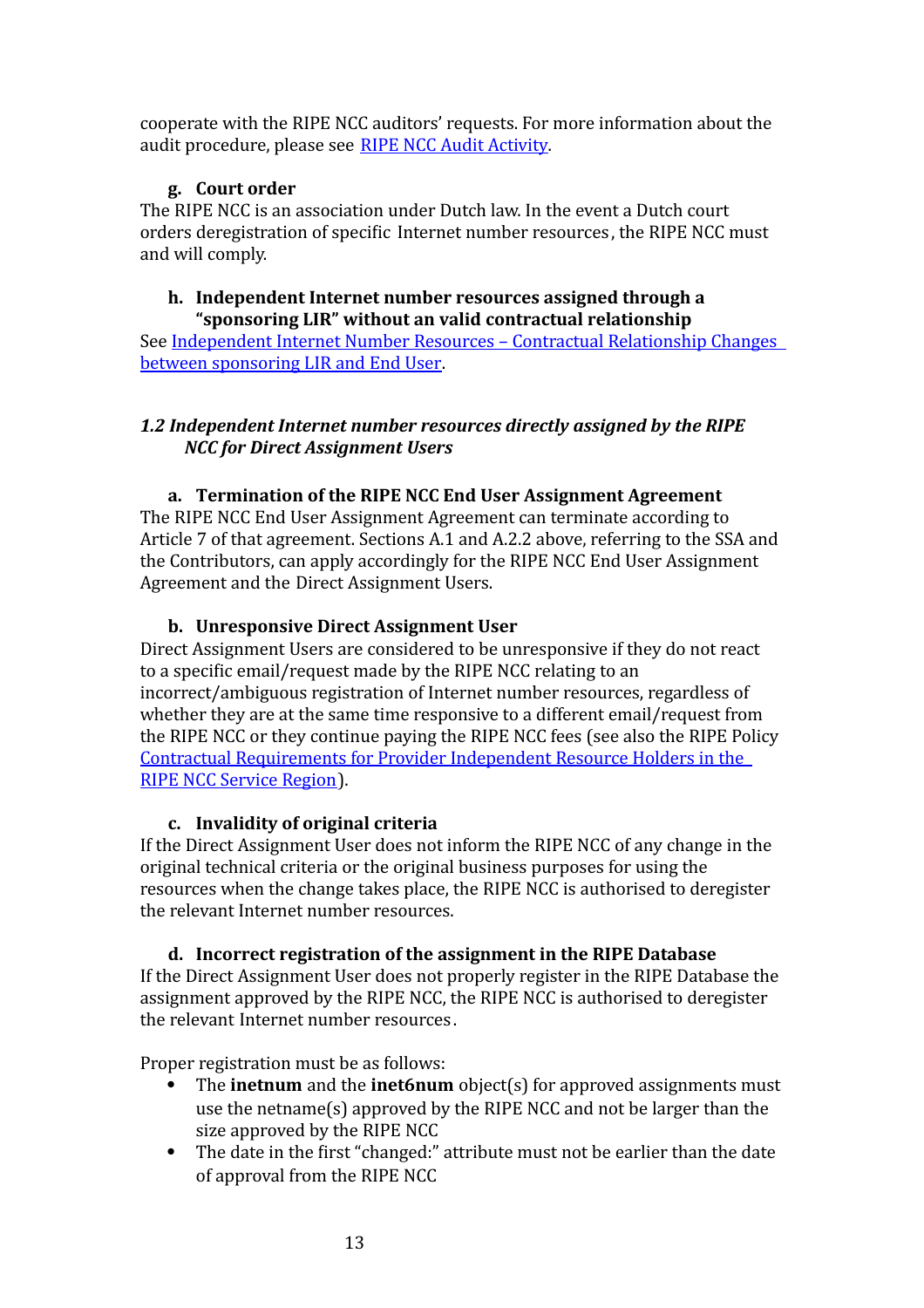The data must be valid and must allow the RIPE NCC to contact the natural person referenced directly in the **inetnum** or **inet6num** object(s) or via the maintainers of the **inetnum** or **inet6num** object(s) within a reasonable time without having to get information from another source

### **e.** Falsified/incorrect information

If a Direct Assignment User has provided falsified data or information, or purposefully and/or repeatedly provided incorrect data or information (for example, falsified registration documents or IDs, incorrect/inaccurate contact details, etc.) regarding an allocation or an Independent resource, the RIPE NCC will deregister the relevant records.

# **f. Fraudulent request**

If a Direct Assignment User has submitted a fraudulent request for assignment of an Independent resource (for example, providing incorrect purpose/need or falsified information about the network, etc.), the RIPE NCC will deregister the relevant records.

# **g. Noncompliance with a RIPE NCC audit**

If a Direct Assignment User does not comply with a RIPE NCC audit regarding an assignment of an Independent resource, the RIPE NCC will deregister the relevant records. Non‐compliance includes, but is not limited to, unresponsiveness to or failure to cooperate with the RIPE NCC auditors' requests. For more information about the audit procedure, please see the [RIPE](http://www.ripe.net/ripe/docs/audit) NCC Audit [Activity.](http://www.ripe.net/ripe/docs/audit)

### **h. Court order**

The RIPE NCC is an association under Dutch law. In the event a Dutch court orders deregistration of specific Internet number resources, the RIPE NCC must and will comply.

# **2. Procedures for deregistration of different types of Internet number resources**

# *2.1 Allocations and independent Internet number resources for Contributor's own network*

The RIPE NCC will send an official notification by email to all registered contacts stating that the allocation/independent Internet number resources will be deregistered, explaining the reasons for this deregistration and the procedure of the deregistration. The Contributor will not be able make any further assignments from the allocations.

Should the Contributor respond within four weeks, the RIPE NCC will provide a timeframe of three months for the Contributors to take care of any actions necessary for the deregistration of the Internet number resources. In the case of allocations, Contributors are responsible for requesting that their customers renumber immediately and for providing them with all available options. In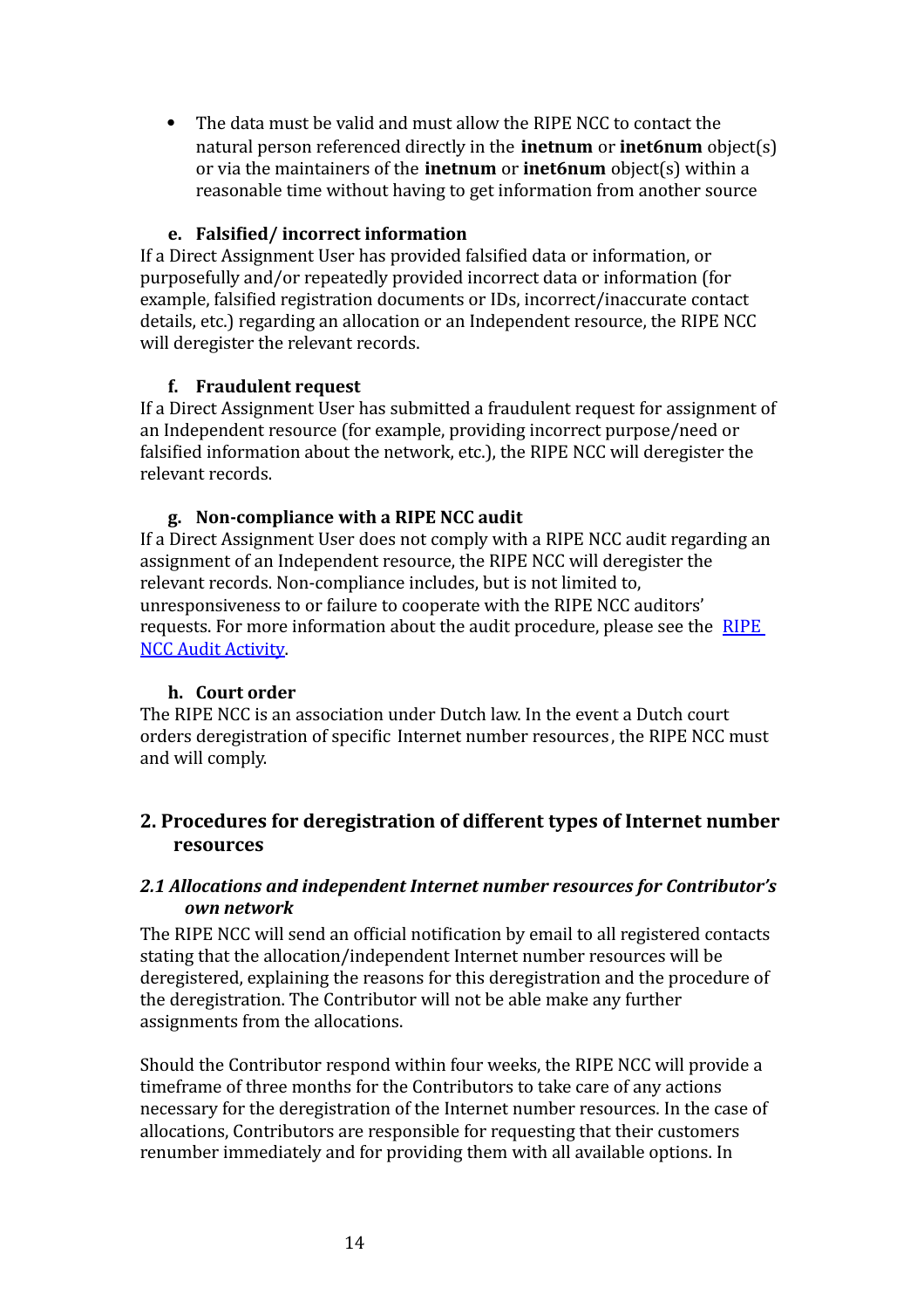particular, Contributors must refer their customers to the list of other Contributors. This list is available at:

<https://www.ripe.net/membership/indices>

During the three‐month period:

- The Contributor must stop announcing the allocation/independent Internet number resources
- The RIPE NCC will change the **mnt-by** object on the Contributor's records to the status "deregistered maintainer"
- A warning statement is added to the relevant records of the RIPE Database mentioning the upcoming deregistration of the Internet number resources
- The RIPE NCC will revoke any certificates generated by the RIPE NCC **Certification Service**

After the three‐month period, the allocation/assignment will be deregistered from the RIPE Database.

Should the Contributor not react within four weeks, the RIPE NCC will:

- Change the **mnt-by** object on the Contributor's records to the status "deregistered maintainer"; and/or
- Add a warning statement to the relevant records in the RIPE Database mentioning the upcoming deregistration of the Internet number resources; and/or
- Withdraw the reverse delegation; and/or
- Contact the upstream to investigate possible hijacking of Internet number resources; and/or
- Delete all relevant objects in the RIPE Database, including allocation/assignment and **route** objects
- Revoke any certificates generated by the RIPE NCC Certification Service.

The sole purpose of these actions by the RIPE NCC is for deregistration of the Internet number resources to reilect reality. As a result, if the Internet number resources are no longer announced after one of these actions, the RIPE NCC might not perform any other actions.

### Please note:

If the Contributor responds but with no intention to comply or objects at some point within the four‐week period, the RIPE NCC will allow the time remaining in this four‐week period for the Contributor to submit evidence that there is no reason for the deregistration of the Internet number resources or to request arbitration (see RIPE NCC Conflict [Arbitration](https://www.ripe.net/ripe/docs/arbitration%20) Procedure). However, if the fourweek period expires without the submission of such evidence by the Contributor or without the submission of a request for arbitration, the RIPE NCC will proceed as if the Contributor had never reacted (see relevant procedure above). The Contributor may still request arbitration according to the timeframes of the RIPE NCC Conflict Arbitration Procedure. If the Contributor requests arbitration, the RIPE NCC will change the **mnt-by** object on the relevant records to the status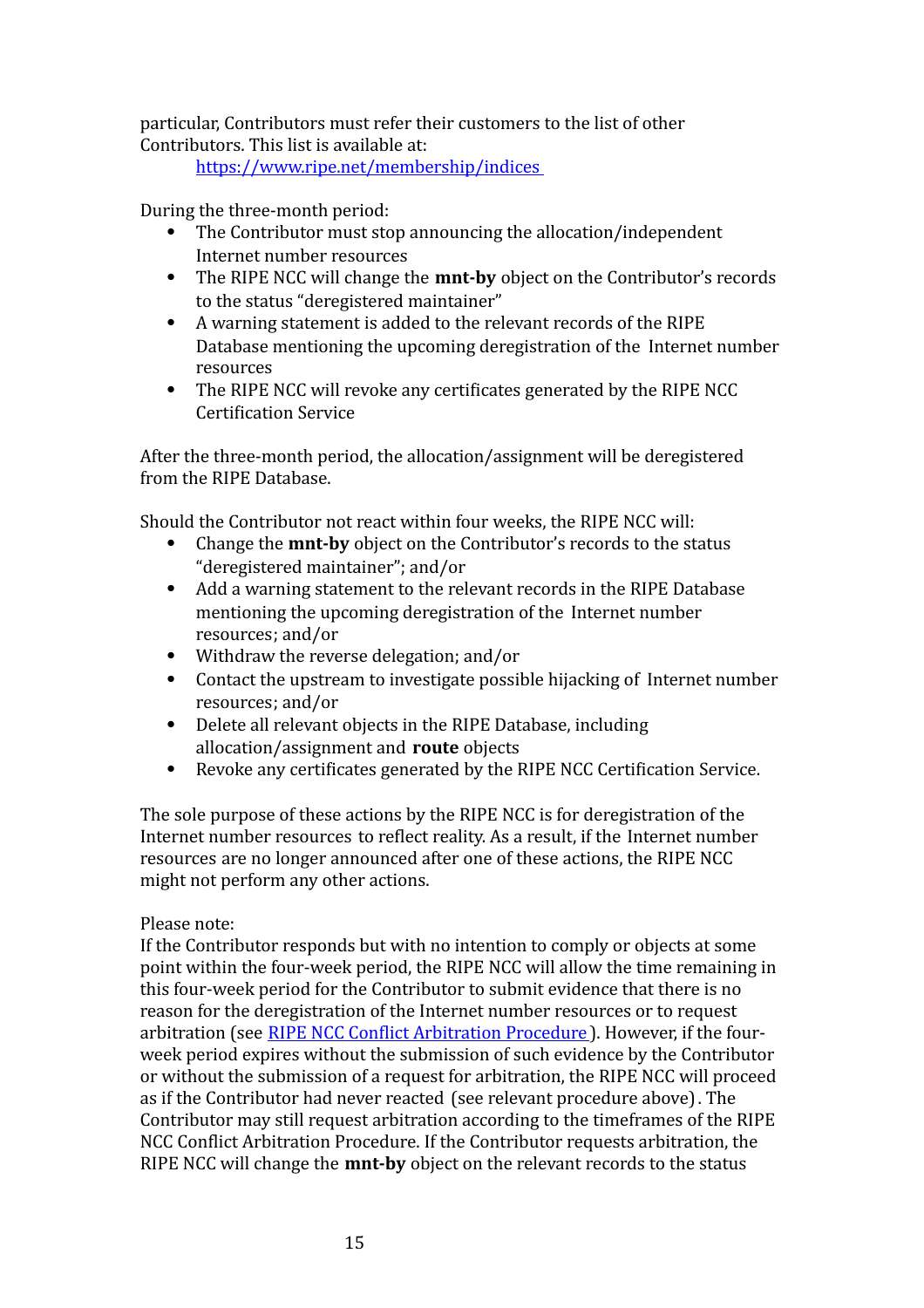"maintainer in dispute" and a warning statement will be added to the relevant records of the RIPE Database until the communication of the arbiter's ruling.

# <span id="page-15-0"></span>*2.2 Independent Internet number resources assigned through a "sponsoring LIR"*

The RIPE NCC will send an official notification to all registered contacts stating that the Independent Internet number resources will be deregistered, explaining the reasons for this deregistration and the procedure for the deregistration. The Contributor must immediately inform the End User about the imminent deregistration.

During this period:

- The End User must stop announcing the Independent Internet number resources
- The RIPE NCC will change the **mnt-by** object on the relevant records to the status "deregistered maintainer"
- A warning statement is added to the relevant records of the RIPE Database mentioning the upcoming deregistration of the Internet number resources

After the three‐month period, the independent Internet number resources will be deregistered from the RIPE Database.

Should the Contributor not react within four weeks, the RIPE NCC will:

- Change the **mnt-by** object on the relevant records to the status "deregistered maintainer"; and/or
- Add a warning statement to the relevant records in the RIPE Database mentioning the upcoming deregistration of the Internet number resources; and/or
- Withdraw the reverse delegation; and/or
- Contact the upstream to investigate possible hijacking of Internet number resources; and/or
- Delete all relevant objects in the RIPE Database, including allocation/assignment and **route** objects

The sole purpose of these actions by the RIPE NCC is for deregistration of the Internet number resources to reilect reality. As a result, if the Internet number resources are no longer announced after one of these actions, the RIPE NCC might not perform any other actions.

Please note:

If the Contributor responds but with no intention to comply or objects at some point within the four-week period, the RIPE NCC will allow the time remaining in this four‐week period for the Contributor to submit evidence that there is no reason for deregistration of the Internet number resources or to request arbitration (see RIPE NCC Conflict [Arbitration](https://www.ripe.net/ripe/docs/arbitration) Procedure). However, if the fourweek period expires without the submission of such evidence by the Contributor or without the submission of a request for arbitration, the RIPE NCC will proceed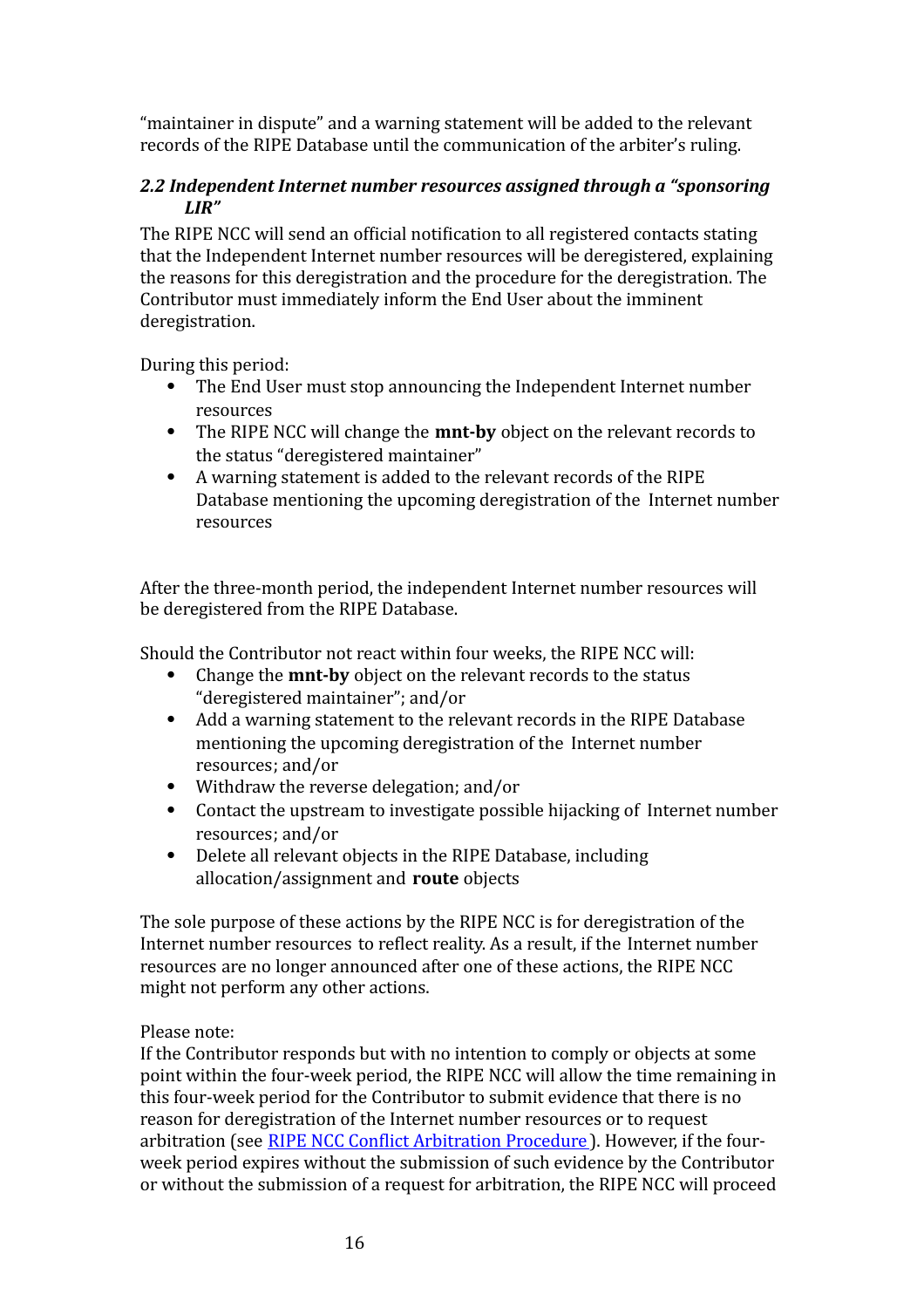as if the Contributor had never reacted (see relevant procedure above). The Contributor may still request arbitration according to the timeframes of the RIPE NCC Conflict Arbitration Procedure. If the Contributor requests arbitration, the RIPE NCC will change the **mnt-by** object on the relevant records to the status "maintainer in dispute" and a warning statement will be added to the relevant records of the RIPE Database until the communication of the arbiter's ruling.

# *2.3. Independent Internet number resources directly assigned by the RIPE NCC to Direct Assignment Users*

The RIPE NCC will send an official notification by email to all registered contacts stating that the Independent Internet number resources will be deregistered, explaining the reasons for this deregistration and the procedure for the deregistration.

Should the Direct Assignment User respond within four weeks, the RIPE NCC will provide a timeframe of three months for the Direct Assignment User to take care of any actions necessary for the deregistration of the Internet number resources.

During the three‐month period:

- The Direct Assignment User must stop announcing the Independent Internet number resources
- The RIPE NCC will change the **mnt-by** object on the Direct Assignment User's records to the status "deregistered maintainer"
- A warning statement is added to the relevant records of the RIPE Database mentioning the upcoming deregistration of the Internet number resources

After the three‐month period, the Independent Internet number resources will be deregistered from the RIPE Database.

Should the Direct Assignment User not react within four weeks, the RIPE NCC will:

- Change the **mnt-by** object on the Contributor's records to the status "deregistered maintainer"; and/or
- Add a warning statement to the relevant records in the RIPE Database mentioning the upcoming deregistration of the Internet number resources; and/or
- Withdraw the reverse delegation; and/or
- Contact the upstream to investigate possible hijacking of Internet number resources; and/or
- Delete all relevant objects in the RIPE Database, including assignment and **route** objects

The sole purpose of these actions by the RIPE NCC is for deregistration of the Internet number resources to reilect reality. As a result, if the Internet number resources are no longer announced after one of these actions, the RIPE NCC might not perform any other actions.